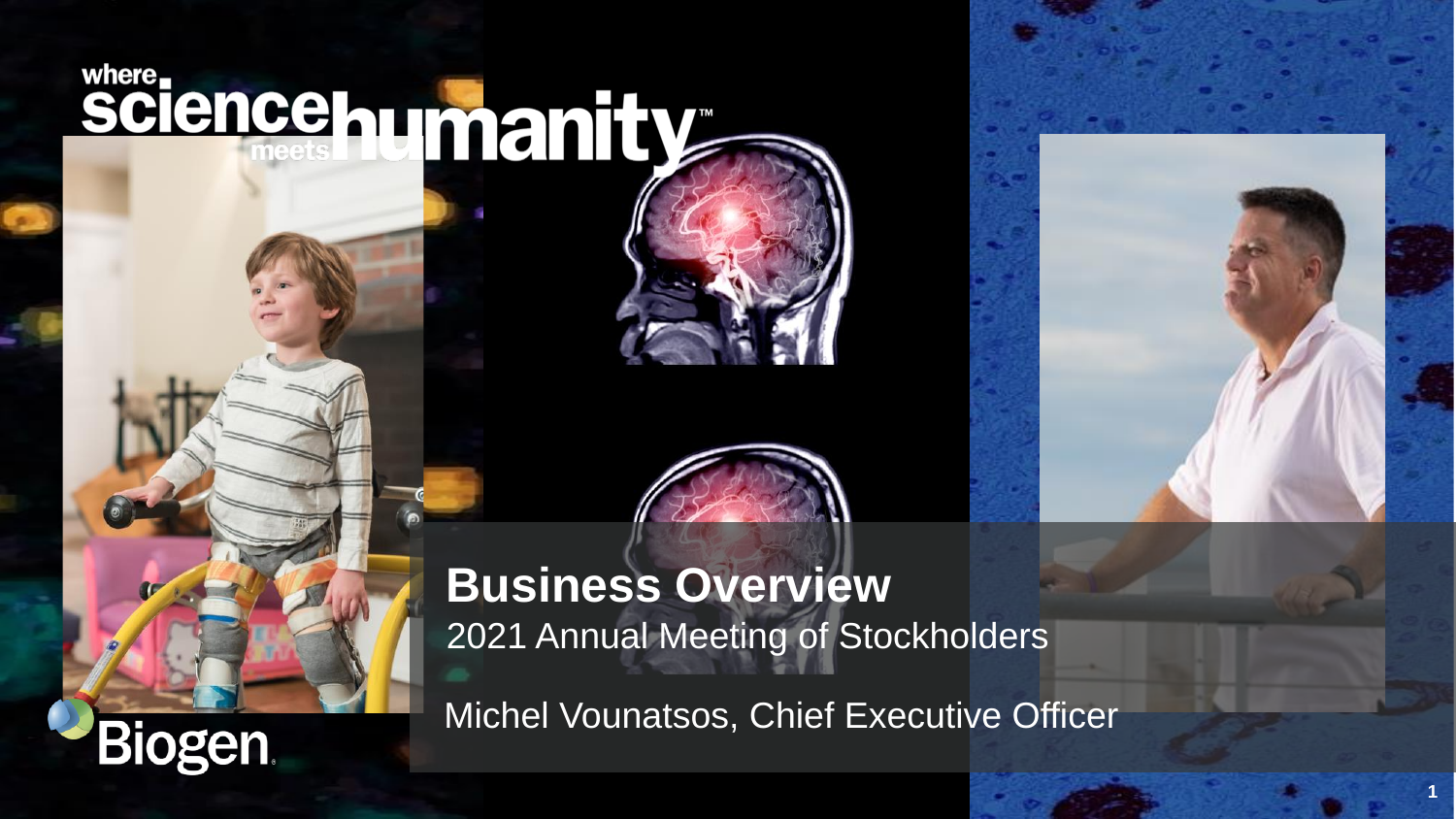# **Forward-looking statements**

This presentation and the discussions during this presentation contain forward-looking statements, including statements made pursuant to the safe harbor provisions of the Private Securities Litigation Reform Act of 1995, relating to: our strategy and plans; potential of, and expectations for, our commercial business and pipeline programs; capital allocation and investment strategy; clinical development programs, clinical trials, and data readouts and presentations; risks and uncertainties associated with drug development and commercialization; regulatory discussions, submissions, filings, and approvals and the timing thereof; the potential benefits, safety, and efficacy of our and our collaboration partners' products and investigational therapies; the anticipated benefits and potential of investments, collaborations, and business development activities; anticipated benefits and potential of investments related to Healthy Climate, Healthy Lives and other environmental, sustainability and corporate responsibility initiatives; results that may be achieved through our Healthy Climate, Healthy Lives initiative and other environmental, sustainability and corporate responsibility initiatives; and the anticipated timeline of our Healthy Climate, Healthy Lives initiative and other environmental, sustainability and corporate responsibility initiatives. These forwardlooking statements may be accompanied by such words as "aim," "anticipate," "believe," "could," "estimate," "expect," "forecast," "goal," "intend," "may," "plan," "potential," "possible," "prospect," "will," "would," and other words and terms of similar meaning. Drug development and commercialization involve a high degree of risk, and only a small number of research and development programs result in commercialization of a product. Results in early-stage clinical trials may not be indicative of full results or results from later stage or larger scale clinical trials and do not ensure regulatory approval. You should not place undue reliance on these statements or the scientific data presented.

These statements involve risks and uncertainties that could cause actual results to differ materially from those reflected in such statements, including: our dependence on sales from our products; uncertainty of long-term success in developing, licensing, or acquiring other product candidates or additional indications for existing products; failure to compete effectively due to significant product competition in the markets for our products; failure to successfully execute or realize the anticipated benefits of our strategic and growth initiatives; difficulties in obtaining and maintaining adequate coverage, pricing, and reimbursement for our products; our dependence on collaborators, joint venture partners, and other third parties for the development, regulatory approval, and commercialization of products and other aspects of our business, which are outside of our full control; risks associated with current and potential future healthcare reforms; risks related to commercialization of biosimilars; the risk that positive results in a clinical trial may not be replicated in subsequent or confirmatory trials or success in early stage clinical trials may not be predictive of results in later stage or large scale clinical trials or trials in other potential indications; risks associated with clinical trials, including our ability to adequately manage clinical activities, unexpected concerns that may arise from additional data or analysis obtained during clinical trials, regulatory authorities may require additional information or further studies, or may fail to approve or may delay approval of our drug candidates; the occurrence of adverse safety events, restrictions on use with our products, or product liability claims; risks relating to the distribution and sale by third parties of counterfeit or unfit versions of our products; risks relating to the use of social media for our business; failure to obtain, protect, and enforce our data, intellectual property, and other proprietary rights and the risks and uncertainties relating to intellectual property claims and challenges; the direct and indirect impacts of the ongoing COVID-19 pandemic on our business, results of operations, and financial condition; risks relating to technology failures or breaches; risks relating to management and key personnel changes, including attracting and retaining key personnel; failure to comply with legal and regulatory requirements; the risks of doing business internationally, including currency exchange rate fluctuations; risks relating to investment in our manufacturing capacity; problems with our manufacturing processes; fluctuations in our effective tax rate; fluctuations in our operating results; risks related to investment in properties; the market, interest, and credit risks associated with our investment portfolio; risks relating to share repurchase programs; risks relating to access to capital and credit markets; risks related to indebtedness; change in control provisions in certain of our collaboration agreements; environmental risks; risks that the goals of our Healthy Climate, Healthy Lives initiative and other environmental, sustainability and corporate responsibility initiatives will be completed in a timely manner or at all; uncertainty as to whether the anticipated benefits of our Healthy Climate, Healthy Lives initiative and other environmental, sustainability and corporate responsibility initiatives can be achieved; and any other risks and uncertainties that are described in other reports we have filed with the U.S. Securities and Exchange Commission. These statements are based on our current beliefs and expectations and speak only as of the date of this presentation. We do not undertake any obligation to publicly update any forward-looking statements.

Note regarding trademarks: AVONEX®, PLEGRIDY®, RITUXAN®, SPINRAZA®, TECFIDERA®, TYSABRI®, and VUMERITY® are registered trademarks of Biogen. BENEPALI™, FLIXABI™, Healthy Climate, Healthy Lives ™, and IMRALDI™ are trademarks of Biogen. Other trademarks referenced in this presentation are the property of their respective owners.

### **Biogen**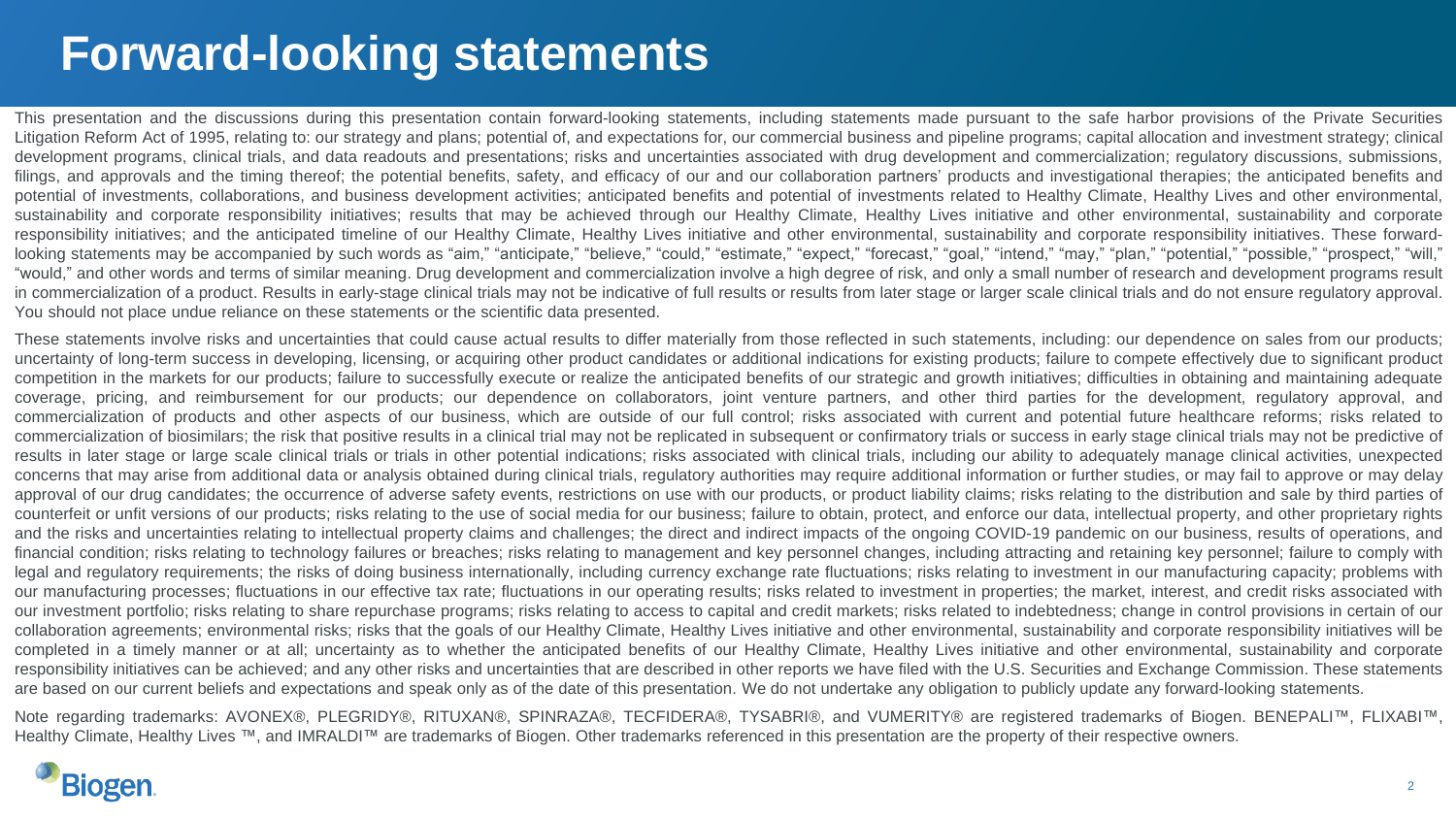# **Addressing unmet needs with large market potential**



### *Potential to launch multiple blockbuster therapies*



Source: Lancet Neurology, 2017; World Health Organization; The ALS Association; American Heart Association; Biogen, data on file. \*Represents patients with systemic lupus erythematosus and/or cutaneous lupus erythematosus in the G7.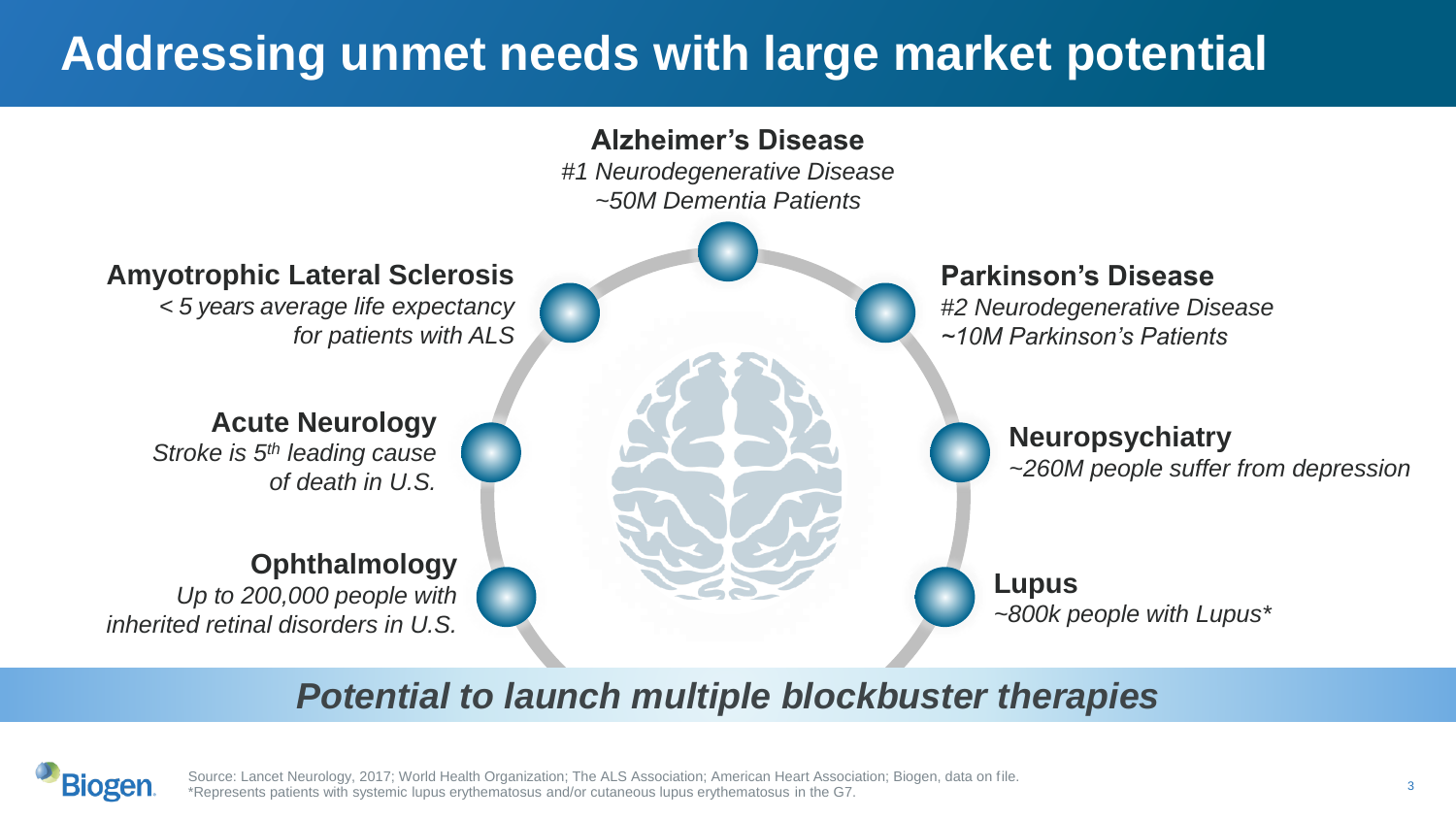# **Continuing to lead and invest in multiple sclerosis**

#### **MS Patients Highlights**

**Biogen**.



- 2020 revenue of **\$6.0 billion**, excluding U.S. **TECEIDERA**
- VUMERITY launched in the U.S. as a novel oral option; E.U. approval expected in late 2021
- Intramuscular PLEGRIDY launched in U.S. and E.U.
- Approval of subcutaneous TYSABRI in E.U.
- Data from NOVA study on extended interval dosing for TYSABRI expected mid-2021

Note: Patient numbers represent estimated ending patient count as of December 31<sup>st</sup> of each year. Revenue includes royalties on the sales of OCREVUS.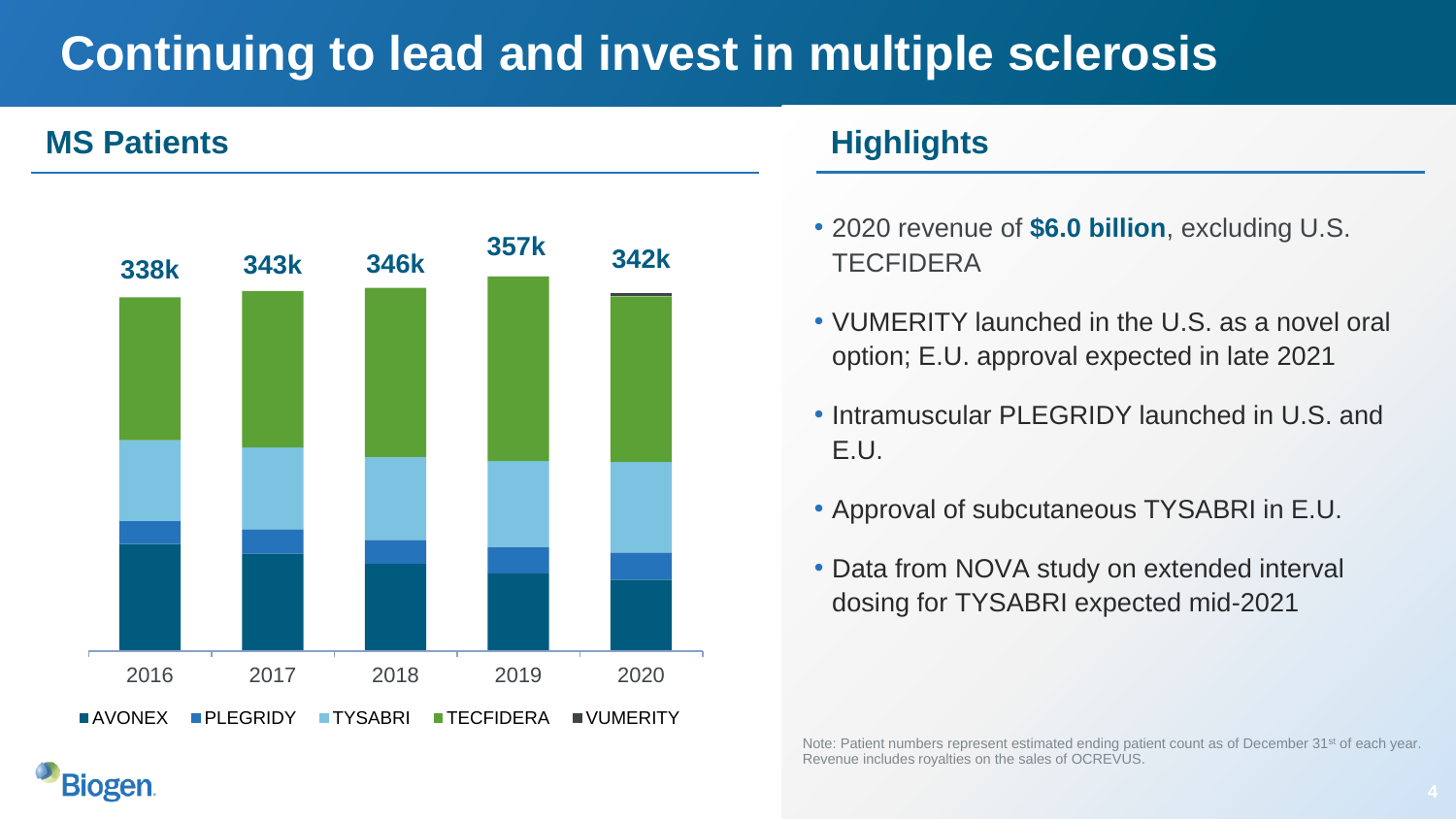# **Continued leadership position in SMA**

### **SPINRAZA Patients<sup>1</sup> <b>And Allen Except Highlights**

**Biogen** 



- 2020 revenue of **\$2.1 billion**
- **Over 11,000 patients** on therapy<sup>1</sup>
- Proven efficacy across all patient types and a well characterized safety profile
- **Strengthening our competitive positioning in SMA, pursuing:**
	- Higher dose for even greater efficacy
	- Potential benefit following sub-optimal response to competitor's gene therapy

1. Total patients across the post-marketing setting, the Expanded Access Program, and clinical trials.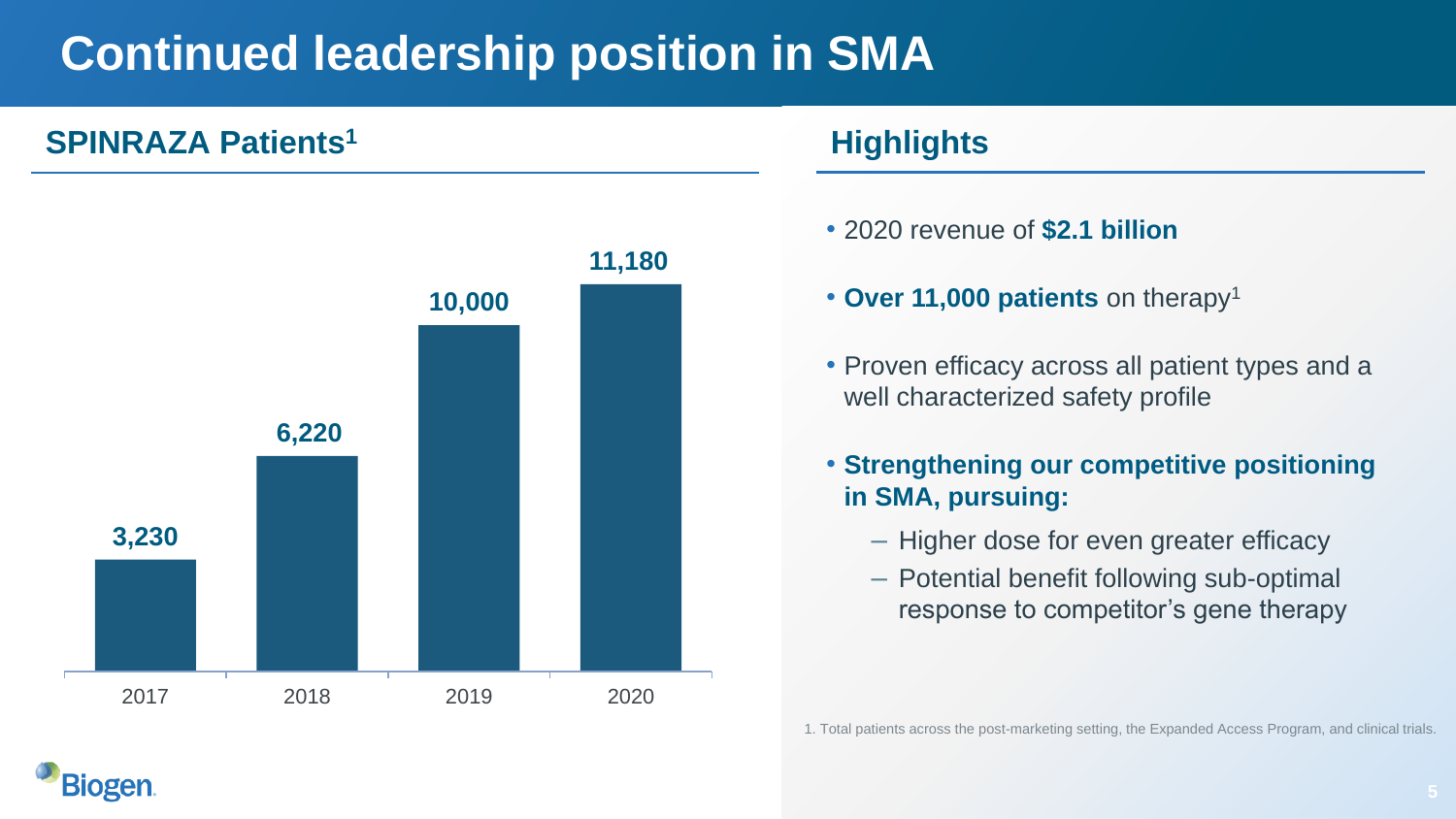# **Bolstering our biosimilars business**

**Biogen** 



#### **Biosimilars Patients Commercialization of anti-TNFs in Europe**

- 2020 revenue of \$796 million
- Biogen contributed  $> \epsilon$ 2.4 billion of healthcare savings in 2020 across Europe<sup>2</sup>

### **Expanding biosimilar portfolio**

- SB11 (referencing LUCENTIS) filed in U.S. and E.U
- Biogen plans to commercialize potential ophthalmology biosimilars referencing LUCENTIS and EYLEA across the U.S., Canada, Europe, Japan, and Australia
- Announced collaboration to expand biosimilars pipeline with new Phase 3 asset
- Includes ~114,000 patients on BENEPALI, ~90,000 patients on IMRALDI, and ~39,000 patients on FLIXABI.
- Biogen estimate, data on file.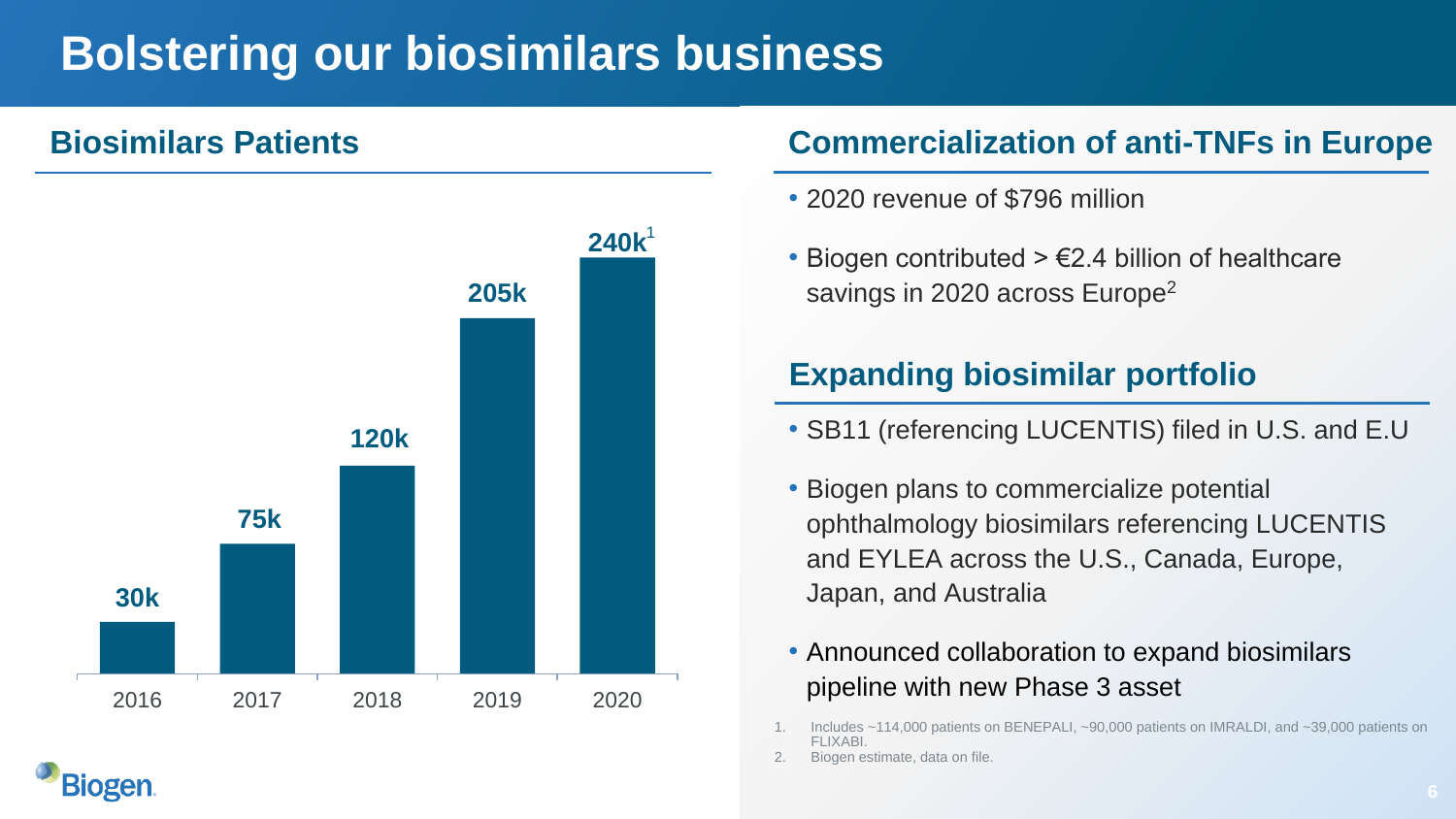# **Continuing to advance our ESG priorities**

#### **ENVIRONMENT**



- Developed new sustainable packaging goals, including PVC-free finished goods packaging by 2025
- Reduced 2020 absolute emissions by 11% compared to 2019 and 39% over the last decade\*
- Published TCFD-aligned\*\* climate risk scenario analysis

#### **SOCIAL**



- Disclosed 2020 global pay equity analysis results#
- Granted \$18.9 million from Biogen Foundation in 2020 to 100 organizations, including \$12 million in COVID-19 relief
- Joined the  $~6\%$ ^ of companies releasing EEO-1 data $\sim$

# **GOVERNANCE**



- Tied a portion of employees' and executive officers' 2021 compensation to advancing our ESG strategy
- Embedded climate considerations into enterprise risk management
- Continued focus on Board diversity

#### **Progress Highlights Transparency via Reporting**



2020 Year in Review Our commitment to corporate responsibil



7

**More details in our 2020 Year in Review Our Commitment to Corporate Responsibility biogen.com/yearinreview**



**Biogen** \* Scope 1 + 2; decade comparison is 2010. \*\* TCFD = Task Force on Climate-related Financial Disclosures. # 2020 pay equity study assessed 85% of global workforce and found 99.7% of the workforce is compensated in alignment with our equal pay for equal work philosophy; for the remaining 0.3%, appropriate adjustments were made. ^ [JUST Capital](https://justcapital.com/news/a-small-fraction-of-corporations-share-diversity-data-but-disclosure-is-rapidly-on-the-rise/), 6.3% of America's largest corporations disclose an EEO-1 Report. ^^ Equal Employment Opportunity (EEO).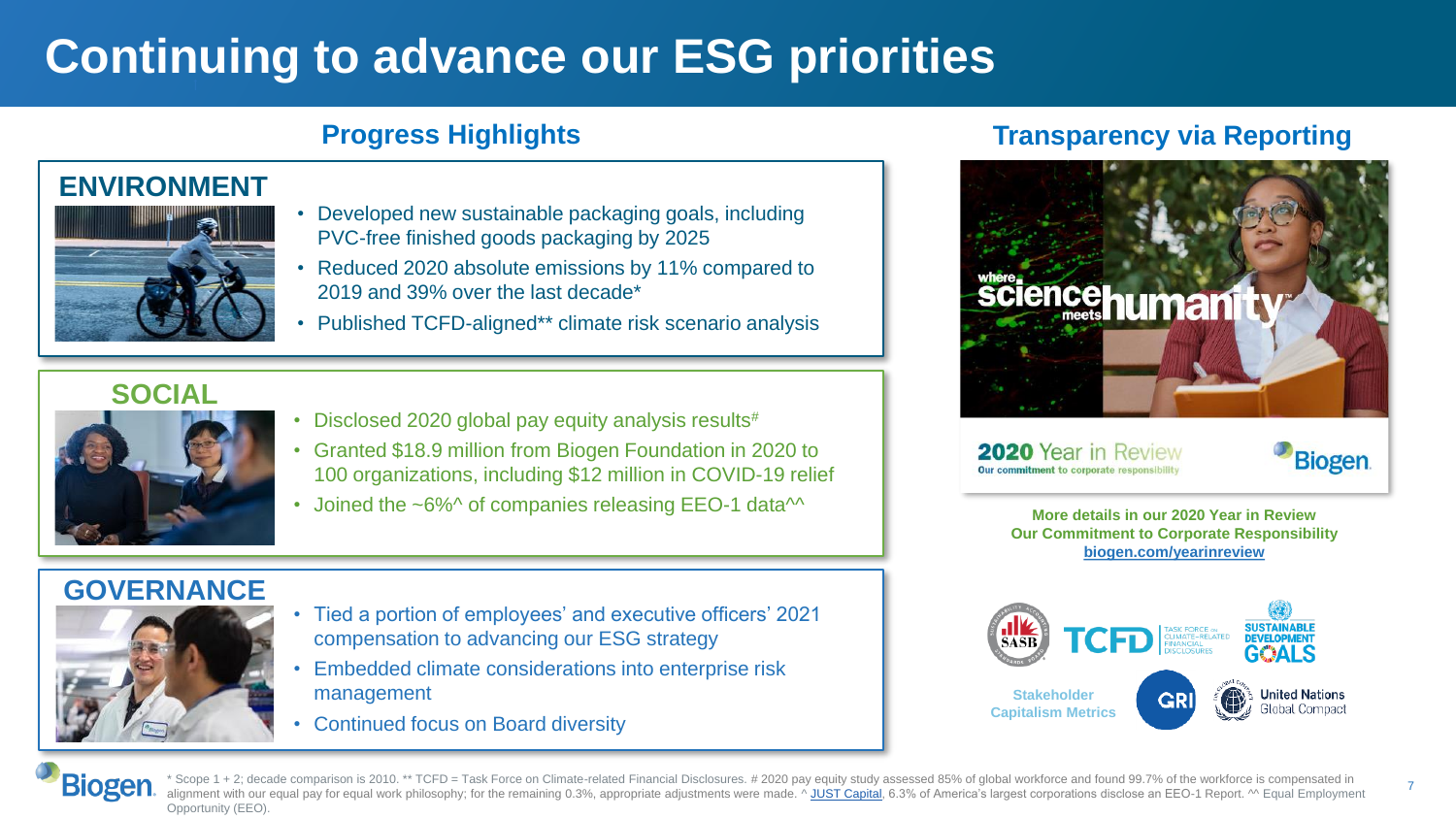## **Healthy Climate, Healthy LivesTM**

**Biogen** 

\$250 million, 20-year initiative with the aim to improve health, especially for the world's most vulnerable populations

### **FOSSIL FUEL FREE** Goal of eliminating the use of fossil fuels across operations by 2040 **COLLABORATIONS WITH GLOBAL LEADERS** Working with global leaders, including **EMPLOYEE ENGAGEMENT** Encouraging employees to get involved in making changes

MIT, the Harvard T.H. Chan School of Public Health, and World Business Council for Sustainable Development

#### 8